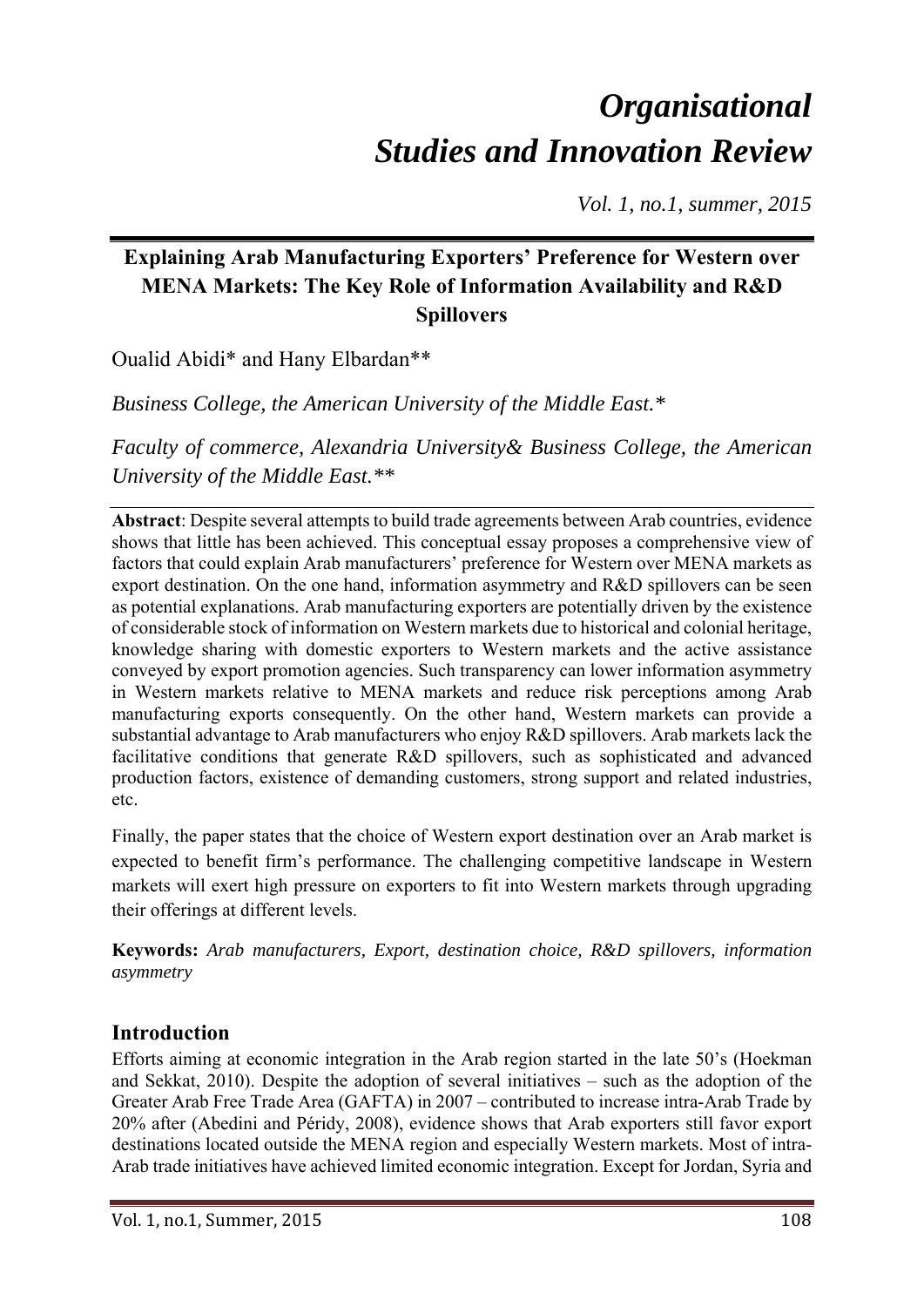Lebanon, most of Arab countries exported less than 10% to other Arab markets – including oilrelated trade. However, differences in GDP per capita within the Arab region should have enhanced multilateral trade driven by product differentiation aiming to respond to various levels of income and preferences (Hoekman and Sekkat, 2010).

Our aim in this paper is to explore what factors could be responsible for steering manufacturing Arab exporters' market selection outside MENA region to western markets, despite trade agreements as well as institutional commonalities, geographic proximity and cultural convergence within this region. More specifically, this paper suggests that the availability of increased stock of information on Western markets as well as expected R&D spillovers could be responsible for Arab manufacturing exporters' preference for Western over Arab markets. The selection of Western markets is expected to have positive effects on the performance of Arab manufacturing exporters.

This manuscript is organized as follows: light will be shed first on those common factors assumed to explain market destination choice. Then, propositions will be provided in regards to what could restrain intra-Arab trade. Finally, concluding remarks will highlight future avenues of research.

## **Literature Review: Traditional models of market selection**

Two patterns of markets selection are stressed in literature. The first is the expansive pattern that is based on the selection of markets psychically close to markets already been served by the company. The second is the contractible pattern that is applied by global companies and implying that most, if not all, countries could be penetrated by exporters irrespective of the psychic distance to markets where the company already operates (Koch, 2001). The first body of literature has been predominant in past decades. Psychic distance was defined by the Uppsala internationalisation school as 'the sum of factors preventing or disturbing the flows of information between firms and markets' (Johanson & Wiedersheim-Paul 1975, p. 308). According to Alon (2004), companies evaluate and prioritise most promising markets essentially in terms of market potential and of ease of entry: linguistic similarity, socioeconomic similarity, similarity in regards to level of income and promising perspectives of future growth.

Other studies have explored destination choice and provided a more comprehensive view about potential determinants. For Koch (2001a), there is a large spectrum of corporate objectives and decision criteria to consider in any market and market entry selection. Decision-making with respect to market and market entry may be based on formal decision process or on the discretion of an individual or a small informal group of people (Koch, 2001a).

In his comprehensive model, Koch (2001b) elaborated further and stressed three groups of factors: internal, external and mixed external/internal. Internal factors that have been argued consist in Strategic orientation; Stage of internationalization; Strategic objectives (global/local market shares, growth of global/local sales revenue ratio, profitability); Overseas market selection experience; Company international competitiveness and calculation methods applied (Methods based on risk-assessment versus methods based on benefit evaluation; methods based on the cost-logic versus methods based on degree of marketing control).

External/internal factors revolve around controlling resources and access to resources of other companies; Networking – affected by electronic commerce; Similarity/proximity of overseas markets especially in regards to psychic distance (length and strength of cultural and business links between home and host countries, stereotypes, familiarity with systems in foreign markets); Company market portfolio, congruity with current objectives and the external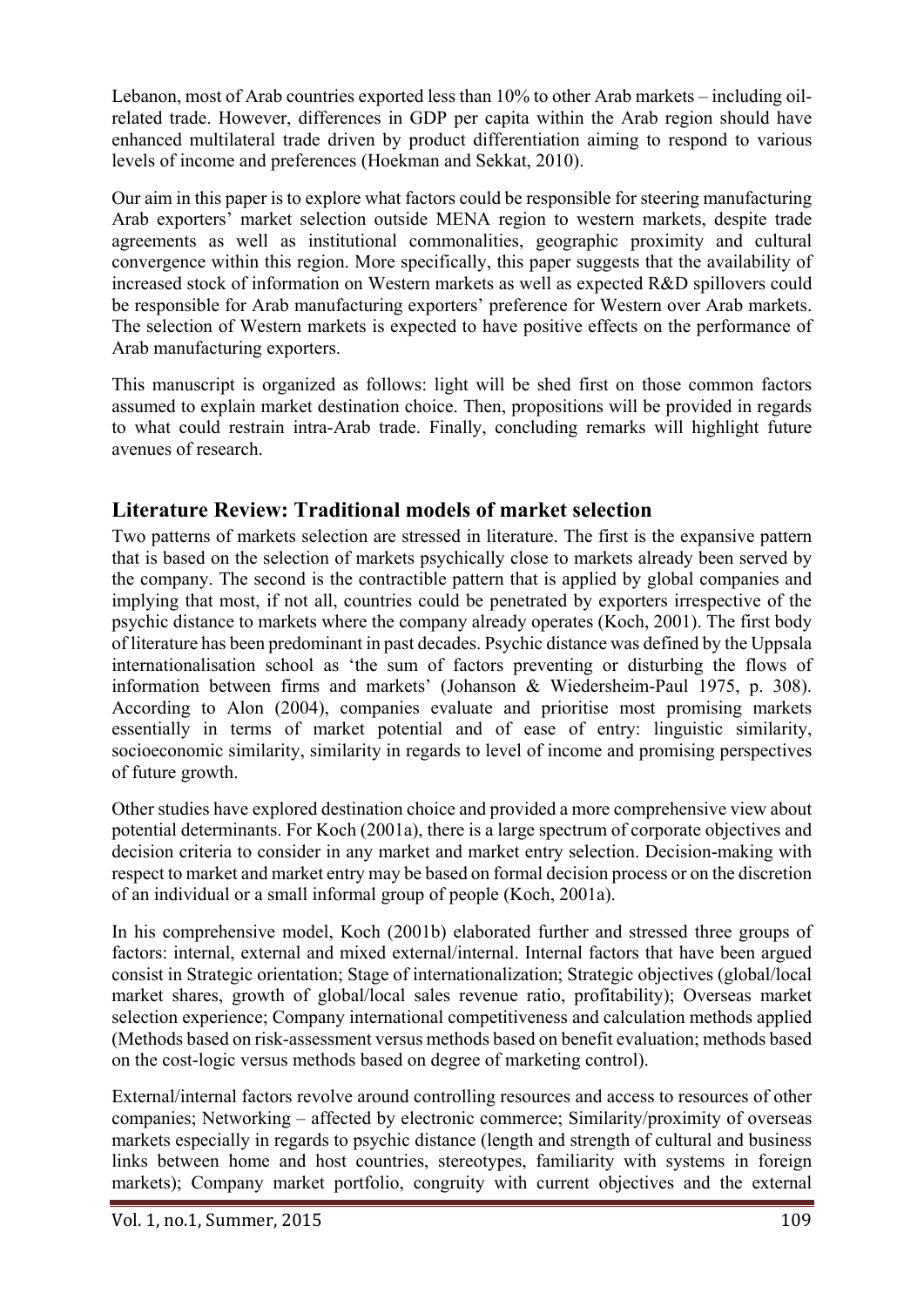environment (synergy perspectives, cost saving and risk reduction plans) and expansion sequence optimization (the most efficient and rewarding sequence of market expansion based on the anticipation of global market environment and future company resources, capabilities and competencies).

Finally, external factors suggested by Koch (2001b) include country market potential; Competitive significance of the market (importance of positioning in lead markets - market with intense competition, demanding customers, larger sales potential and loose regulatory system - in order to reinforce firm's skills and capabilities and expand to third markets) and anticipated risks of overseas market (along with ownership, operating and transfer risks, Koch calls for the inclusion of managerial perception of risks and the reliability of risk estimates).

## **Conceptual Framework: Potential Reasons for low intra-Arab trade**

Limited evidence is provided in literature to say which of those factors could explain the low level of intra Arab trade despite trade agreements and all similarities between Arab nations. The study carried out by Hoekman and Sekkat (2010) emphasizes that the limited market size in most of Arab countries and the lack of comparative advantages could explain this phenomenon. As a matter of fact, limited Arab economic integration is due to the existence of small markets in Arab countries and to increased industrial similarity among them. As such, the inexistence of substantial comparative advantages between Arab countries leads them to compete on the same export markets. This study pinpoints also institutional framework in Arab countries. Different policies are responsible for the limited intra-Arab trade such as the restrictions in land transport services, the arbitrary changes in document requirements, surcharges and discriminatory taxes, the lengthy processes of customs clearance and inspection and the bureaucracy due to unreasonable number of documents and signatures needed.

*Proposition 1: The inexistence of comparative advantages between Arab economies explains Arab exporters' preference for Western over Arab markets.* 

## *Proposition 2: Fluent and effective institutional system in Western economies explains Arab exporters' preference for Western over Arab markets.*

A hallmark study conducted by Brewer (2007) has revisited the determinant power of psychic distance in foreign market selection. This study proposes an information-based measure of psychic distance which comprises the measure of information flow between firm's environment and target market. This measure explains why Australian exporters expand to East Asian markets despite country, cultural and business differences. These differences have been previously used in literature as a sole surrogate to measure ease of information flows, yet with no empirical support. Indicators included in the psychic distance index comprise commercial, political, historic, geographic, social (culture, sporting and linguistic preferences) ties between current and target markets, as well as the information stock and level of development of the target country. Brewer (2007) demonstrates that psychic distance, as comprehensively measured by the proposed index, is strongly negatively correlated with export market selection outcomes of Australian firms. With reference to this point, export promotion agencies can play a significant role in reducing information asymmetry about Western markets. The evidence comes from Uruguay where export promotion activities helped Uruguayan companies in exporting to new destinations within Latin America and Caribbean countries. Export promotion agencies help local exporting companies in accessing valuable information on key foreign markets (Martincus and Carballo, 2010).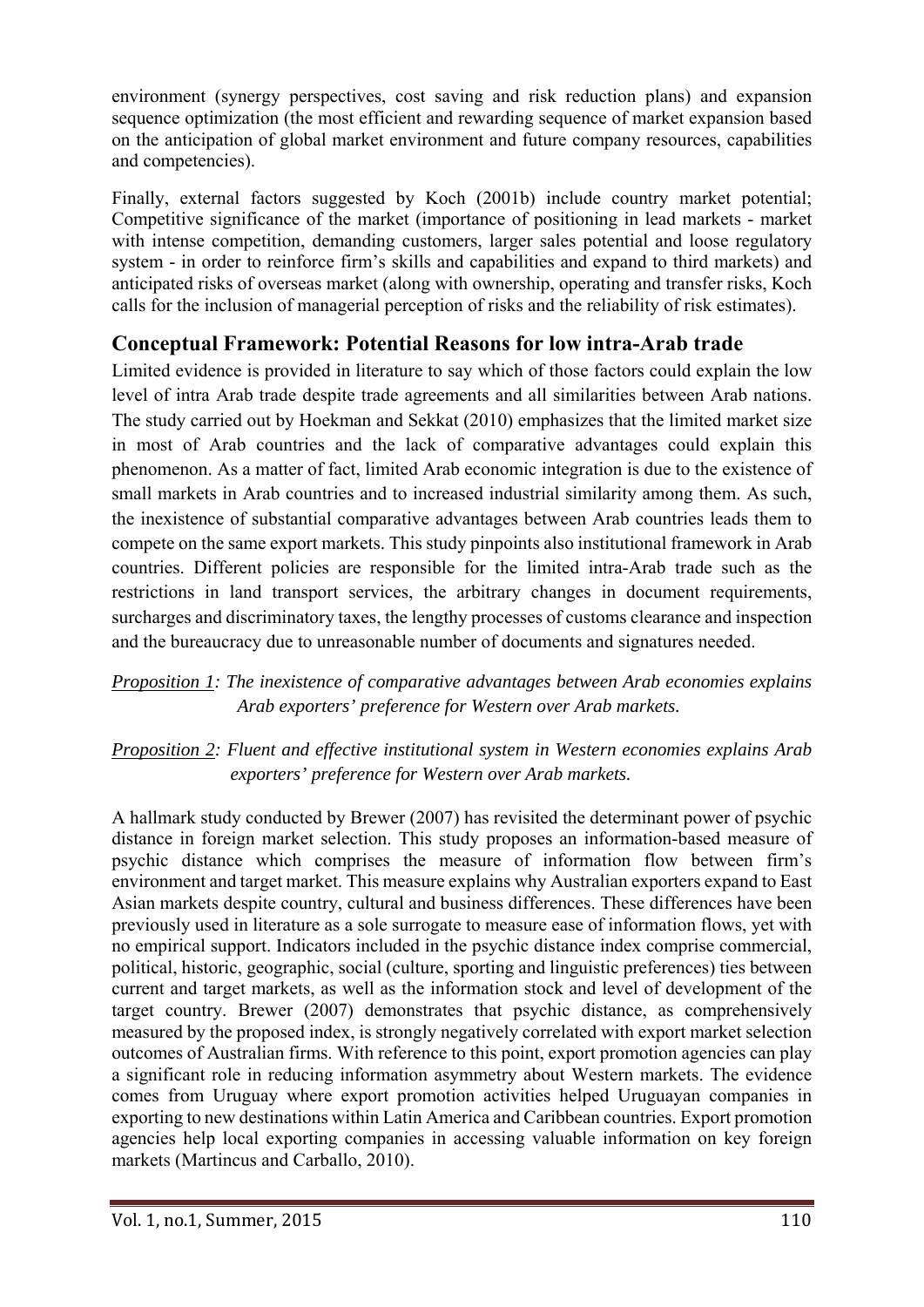

In sum, the availability of information on Western markets facilitated by increased commercial, political, historic, geographic and social ties between Arab and Western nations are likely to affect Arab exporters' market selection. Despite all similarities between MENA markets and existing trade agreement, markets in this region can be regarded as uncertain and characterised by significant information asymmetry.

#### *Proposition 3: The existence of large stock of information about Western markets explains Arab exporters' preference for Western over Arab markets*

In addition, research evidence points out the role of information spillovers supplied by domestic competitors who export to a specific destination. Being in an industrial agglomeration wherein several exporters are serving the same destination market is likely to increase the probability to export to the same destination (Silvente and Giménez, 2007). In this regard, it is noteworthy to mention that most of export activities in manufacturing sectors are achieved within outsourcing agreement between Western companies and Arab suppliers. Therefore, information spillovers disseminated by those firms can encourage other companies from the same industry to reach Western markets. The study of Silvente and Giménez (2007) indicates no evidence that information spillovers from multinational companies or from local exporters belonging to other industries can have the same positive effect (Silvente and Giménez, 2007).

#### *Proposition 4: Information spillovers supplied by to domestic competitors exporting to a specific Western destination explain Arab exporters' preference for Western over Arab markets*

Lack of R&D spillovers from host Arab countries could be suggested as a second explanation to limited intra-Arab trade. Companies driven by R&D spillovers prefer exporting to countries that are technologically advanced. The marginal impact of R&D spillovers on Spanish manufacturing firms' export ratios is larger for firms exporting to EU and other OECD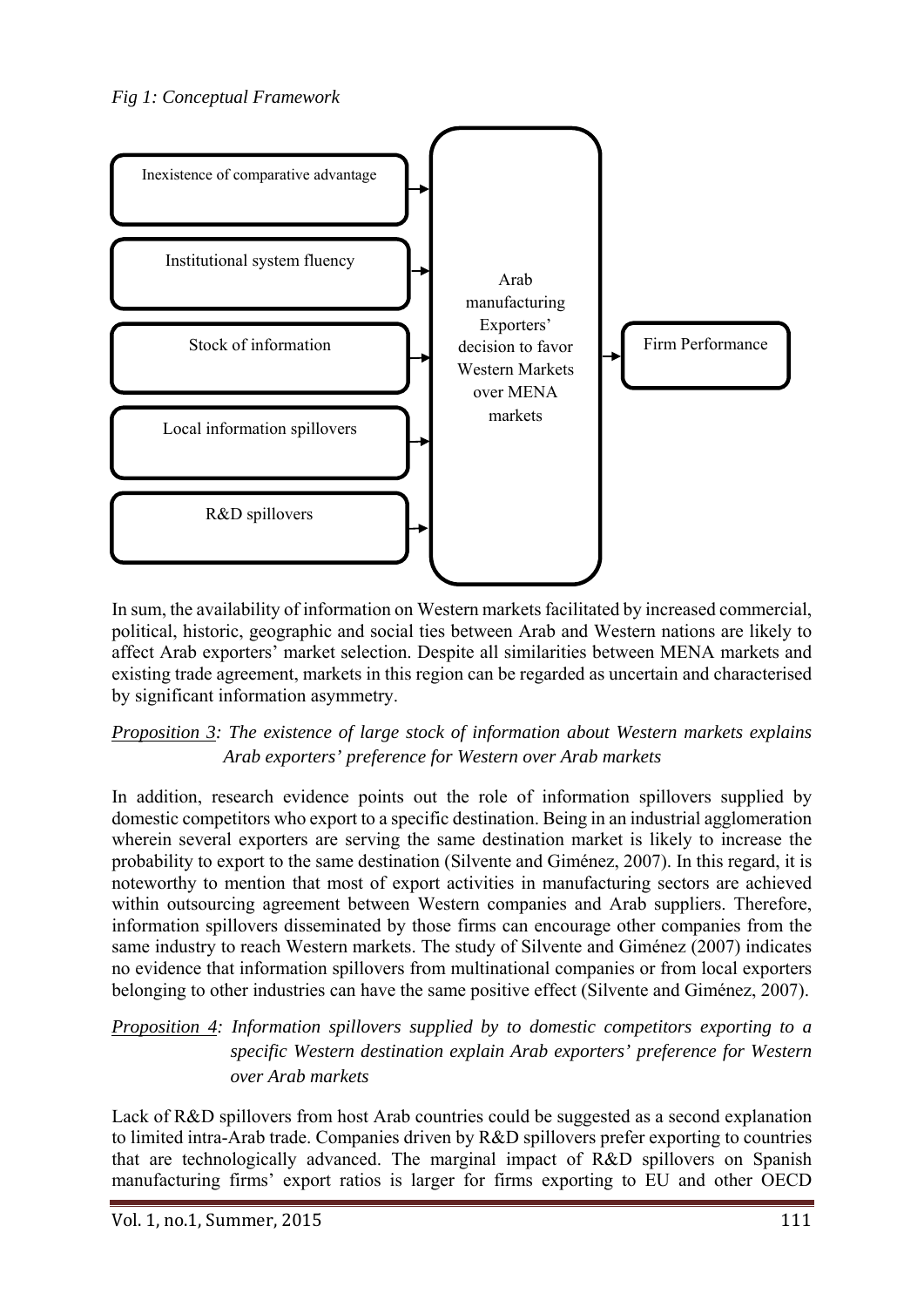countries in comparison with firms serving less developed countries. EU and other OECD countries are assumed to be more technologically advanced than Spain (Barrios et al., 2003). Barrios et al. (2003) expect the effect of R&D to matter more for exports to technologically advanced countries such as other EU and OECD countries. This is because Spanish exporters have to improve their own technology first in order to be able to compete on these markets successfully, while lower level of technological sophistication may suffice for exports to less advanced countries." (Barrios et al., 2003, p.492). They consider that lower level of technological sophistication may suffice for exporting to less advanced countries. Thus, the technological level of the destination market matters. However, the effect of R&D spillovers emanating from MNEs on exports to EU and other OECD countries is greater than the effect of domestic Spanish R&D spillovers (Barrios et al., 2003).

#### *Proposition 5: R&D spillovers more accessible from Western countries explains Arab exporters' preference for Western over Arab markets.*

Finally, if information spillovers and desire for learning are advocated as determinants factors in market selection choice of Arab manufacturing exporters, this study expects that exporting beyond Arab trade agreement zone would be a profitable choice. For instance, Irish manufacturing exporters who ship their outputs beyond traditional UK destination achieve higher turnover, pay higher average wages and are more productive in terms of turnover by employee. Authors assume that Irish manufacturing firms exporting beyond the UK face higher trade barriers and to overcome them, they need to be more efficient and more competitive (Ruane and Sutherland, 2005). If the same logic will be applied, Arab exporters will need to increase their efficacy and efficiency to meet the challenging business environments in Western markets. This could have positive implications on their performance indicators.

*Proposition 6: Exporting to Western markets increases Arab manufacturing exporters' performance indicators (turnover, average wages, and employee productivity)* 

## **Conclusion**

This study states a bunch of factors likely to explain Arab manufacturing exporters' decision to market their products outside MENA trade agreement area. Beyond traditional explanations pinpointing lack of comparative advantages and institutional fluency and effectiveness, this paper argues for information asymmetry in Arab markets and R&D spillovers generated from the exploitation of Western markets. Regarding information asymmetry, this paper includes an important dimensions widely overlooked when it comes to discuss Arab manufacturing exporters' inclination to select Western markets, which is the outsourcing agreements they are fulfilling in those markets. This is likely to augment information stock Arab manufacturing exporters have about Western markets.

In addition to that, R&D spillovers disseminated in Western countries could be a reason that motivates Arab manufacturing exporters to choose those markets. Arab economies are not reputed to have a strong technological infrastructure and a competitive environment that could stimulate innovation processes among firms.

This conceptual work will open future avenues of research. First, an empirical study is needed to validate aforementioned research propositions. Tunisia and Egypt can be selected as fields of study. Both have strong economic interdependence with European markets especially through outsourcing. Second, an explorative study can be conducted also to explore further determinants.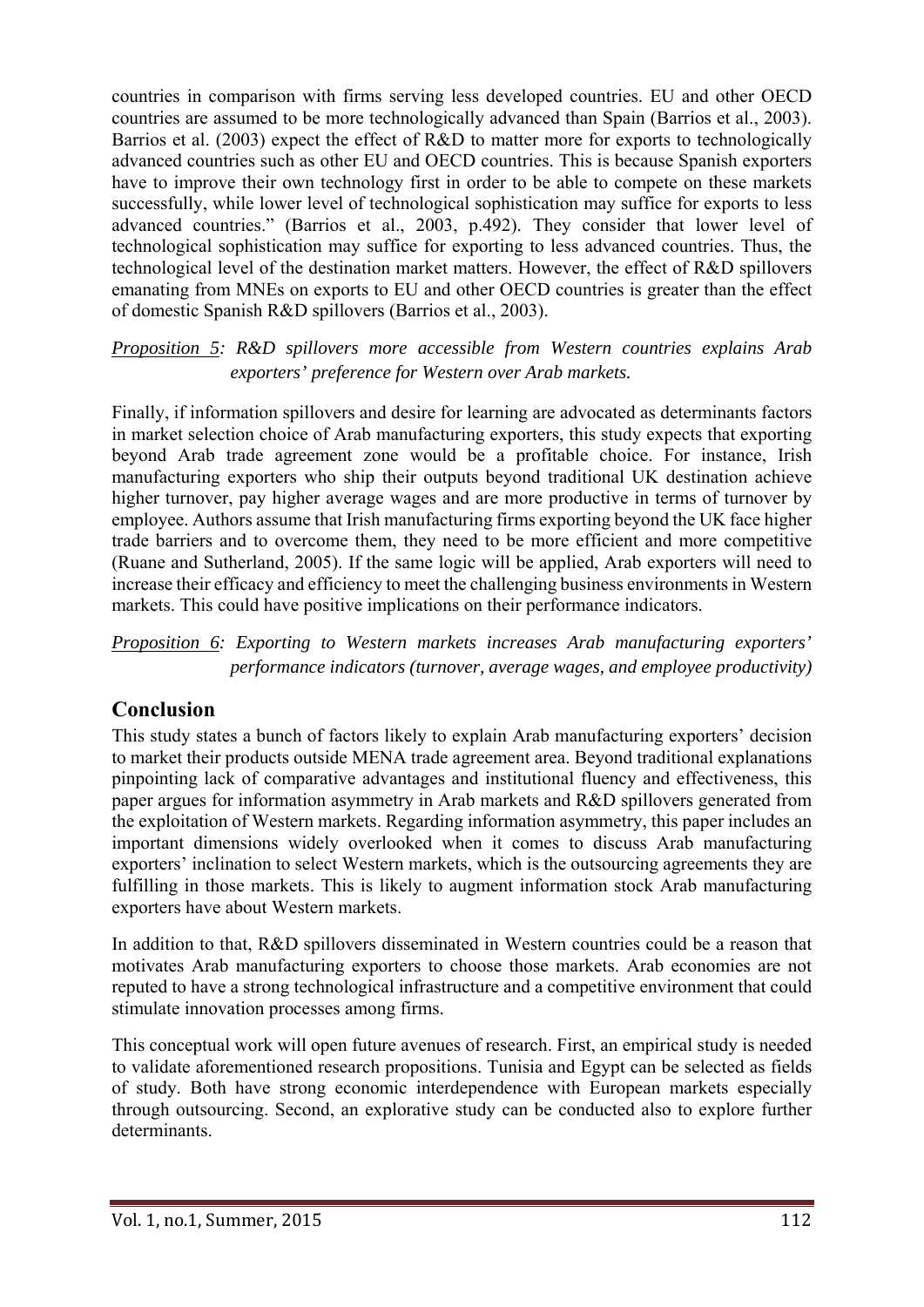#### **Bibliography**

Abedini, J. & Péridy, N. (2008). The greater Arab free trade area (GAFTA) : An estimation of its trade effects. *Journal of Economic Integration*, 23(4), 848-872.

Alon, I. (2004). International Market Selection for a Small Enterprise: A Case Study in International Entrepreneurship. *S.A.M. Advanced Management Journal*, 69(1), pp.25-33.

Barrios, S., Görg, H. & Strobl, E. (2003). Explaining Firms' Export Behaviour: R&D, Spillovers and the Destination Market. *Oxford Bulletin of Economics & Statistics*, 65(4), pp.475-496.

Brewer, P. (2007). Psychic Distance and Australian Export Market Selection. *Australian Journal of Management*, 32(1), pp.73-94.

Hoekman, B. & Sekkat, K. (2010). Arab Economic Integration: Missing Links. *Journal of World Trade*, 44(6), pp.1273-1308.

Johanson, J. & Wiedersheim-Paul, F. (1975). The internationalisation of the firm: Four Swedish case studies. *The Journal of Management Studies*, 12(3), pp.305–22.

Koch, A. J. (2001a). Selecting overseas markets and entry modes: two decision processes or one? *Marketing Intelligence & Planning*, 19(1), pp.65-75.

Koch, A. J. (2001b). Factors influencing market and entry mode selection: Developing the MEMS Model. *Marketing Intelligence and Planning*, 19(5), pp.351-361.

Martincus, C. V. & Carballo, J. (2010). Entering new country and product markets: does export promotion helps? *Review of World Economics*, 146(3), pp.437-467.

Moen, Ø. & Servais, P. (2002). Born Global or Gradual Global? Examining the Export Behavior of Small and Medium-Sized Enterprises. *Journal of International Marketing*, 10(3), pp.49-72.

Ruane, F. & Sutherland, J. (2005). Export Performance and Destination Characteristics of Irish Manufacturing Industry. *Review of World Economics*, 141(3), pp.442-459.